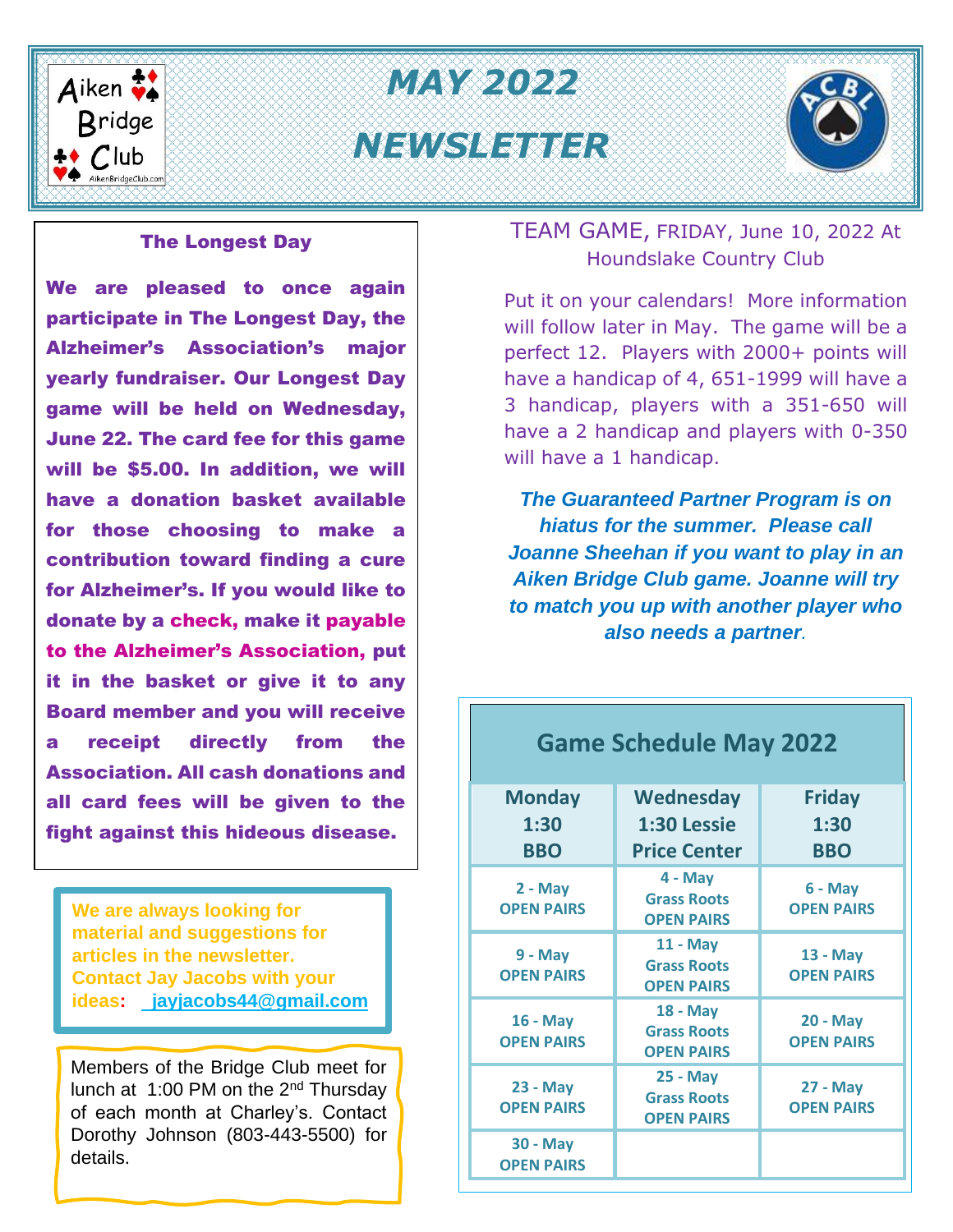#### **BIDDING OVER OPPONENT'S 1NT OPENER**

A number of conventions describe your hand after an opponent has opened 1NT. The simplest is "natural", where you bid your long suit. Various conventions cater to two-suited hands with special bells and whistles to deal with one-suited hands. The problem is that some natural bids are lost along the way. Generally you can't cover all the possibilities (i.e., penalty double, long suit, two-suited hand) or must have a complicated system to do so.

Following is a summary of common overcalls over 1NT (*there are others but generally they are rarely used and/or not used at our club*):

| <b>Bid</b>    | <b>Natural</b>                                                                                                                                                                                                                                                                                                                                                                                     | <b>DONT</b>                       | <b>Cappelletti</b> | <b>Meckwell</b>                | Landy                   | <b>Lionel</b>                 |  |  |
|---------------|----------------------------------------------------------------------------------------------------------------------------------------------------------------------------------------------------------------------------------------------------------------------------------------------------------------------------------------------------------------------------------------------------|-----------------------------------|--------------------|--------------------------------|-------------------------|-------------------------------|--|--|
| Double        | $=$ strength<br>/ penalty                                                                                                                                                                                                                                                                                                                                                                          | Long suit Ê                       | <b>Penalty</b>     | One minor<br>or both<br>majors | <b>Penalty</b>          | Spades &<br>another<br>suit Đ |  |  |
| 2C            | <b>Clubs</b>                                                                                                                                                                                                                                                                                                                                                                                       | $Clubs +$<br>higher suit <b>E</b> | Long suit í        | Clubs +<br>major               | <b>Both</b><br>majors i | Clubs &<br>hearts             |  |  |
| 2D            | <b>Diamonds</b>                                                                                                                                                                                                                                                                                                                                                                                    | Diamonds +<br>major <b>E</b>      | Majors î           | <b>Diamonds</b><br>+ major     | <b>Diamonds</b>         | <b>Diamonds</b><br>& hearts   |  |  |
| 2H            | <b>Hearts</b>                                                                                                                                                                                                                                                                                                                                                                                      | Hearts &<br>spades <b>E</b>       | Hearts +<br>minor  | <b>Hearts</b>                  | <b>Hearts</b>           | <b>Hearts</b>                 |  |  |
| <b>2S</b>     | <b>Spades</b>                                                                                                                                                                                                                                                                                                                                                                                      | Spades i                          | Spades +<br>minor  | <b>Spades</b>                  | <b>Spades</b>           | <b>Spades</b>                 |  |  |
| 2NT           | <b>Minors</b>                                                                                                                                                                                                                                                                                                                                                                                      | N/A                               | <b>Minors</b>      | <b>Minors</b>                  | N/A                     | N/A                           |  |  |
| $3+$<br>level | Natural – single suit – preemptive                                                                                                                                                                                                                                                                                                                                                                 |                                   |                    |                                |                         |                               |  |  |
| Ê             | Requests partner to bid 2C, then pass or correct                                                                                                                                                                                                                                                                                                                                                   |                                   |                    |                                |                         |                               |  |  |
| Ë             | Partner passes with support or bids next lowest suit for overcaller to pass or<br>correct                                                                                                                                                                                                                                                                                                          |                                   |                    |                                |                         |                               |  |  |
|               | Generally considered strong suit - double with spade rebid shows weak suit                                                                                                                                                                                                                                                                                                                         |                                   |                    |                                |                         |                               |  |  |
|               | Requests partner to bid 2D, then pass or correct, although partner can pass<br>with 6 clubs                                                                                                                                                                                                                                                                                                        |                                   |                    |                                |                         |                               |  |  |
| Î             | Response: 2H or $2S = 5$ card suit; 3H or $3S =$ invitational promising at least 4<br>trump; $3C =$ strong $6+$ club suit; pass = strong $6+$ diamond suit; $2NT$ asks<br>overcaller to bid better minor                                                                                                                                                                                           |                                   |                    |                                |                         |                               |  |  |
|               | Responses are not standardized, but these are the common responses:<br>3C = forcing, says nothing about clubs, asks Landy bidder to describe hand<br>further – only forcing response<br>$3H/3S =$ game invitations, often with 3 card support<br>$2NT$ & $3D$ = natural and encouraging, but not forcing<br>2D = asks overcaller to bid longer/better major<br>$Pass = weak$ hand with club length |                                   |                    |                                |                         |                               |  |  |
| Ð             | Over the double, responder passes for penalty (10+ HCP) or bids 2C to play in<br>overcaller's second suit                                                                                                                                                                                                                                                                                          |                                   |                    |                                |                         |                               |  |  |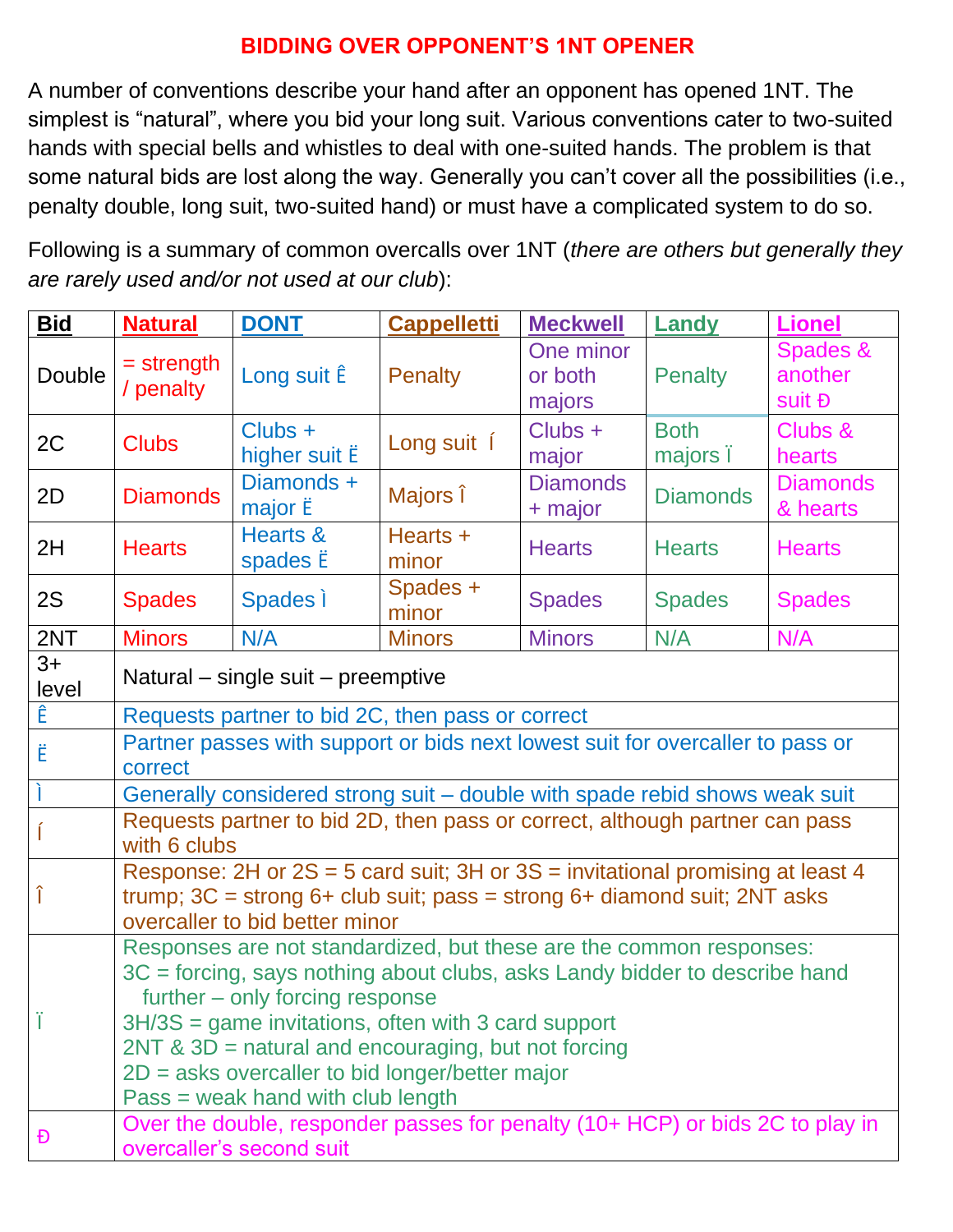(*continued from previous page*) In the above approaches, presume one-suited hands are at least 6 cards and two-suited hands are at least 5-5, although some partnerships make one or more of the following modifications: (a) 5 card suits are OK especially if they are strong and/or a major; (b) with a major and a minor, the minor might be only 4 cards, but the major should be 5 cards; (c) 4-4 is ok, especially when playing DON'T.

Partnerships should discuss the following:

- (1) Is our convention on in the balancing position (vs. the direct position) so after 1NT – pass – pass, what does my bid mean?
- (2) Is the convention on over weak 1NT openers many partnerships play DONT over weak 1NT, regardless of what they play over 1NT openers
- (3) Is the convention on over 2NT openers? some people play DONT over 2NT openers, regardless of what they play over 1NT openers
- (4) What do we do with 6-4 distribution? most partnerships treat that as a one-suited hand
- (5) What do you do with a strong 5 card suit and a weak 4 card suit?

When opponents use Cappelletti, after  $1NT - 2C -$  double, redouble = SOS for rescue. Pass and 2D are natural showing clubs and diamonds, respectively.

In general, when opponents double our 1NT, responder can use one of the following:

- (1) redouble for rescue or
- (2) play transfers by bidding the suit below their suit. If the responder's suit is clubs, then redouble, which is effectively a transfer to clubs. If responder lacks a long suit but is 4-4 in the majors, they transfer to 2C and then bid 2D, asking opener to choose between the majors. or
- (3) use 2C to ask for better minor and 2D to ask for better major or
- (4) use Brozel Rescue Bids (not commonly used), as follows:
	- $Pass = to play$

Redouble = one suited holding – relay to 2C and responder passes or corrects

- $2C =$  clubs and hearts
- 2D = diamonds and hearts
- 2H = natural with sufficient values in hearts
- 2S = natural with sufficient values in spades
- 2NT = both minors
- $3H =$  both majors
- 3S = spades and a minor

With the myriad of available choices, it is important to discuss which you are using with your partner.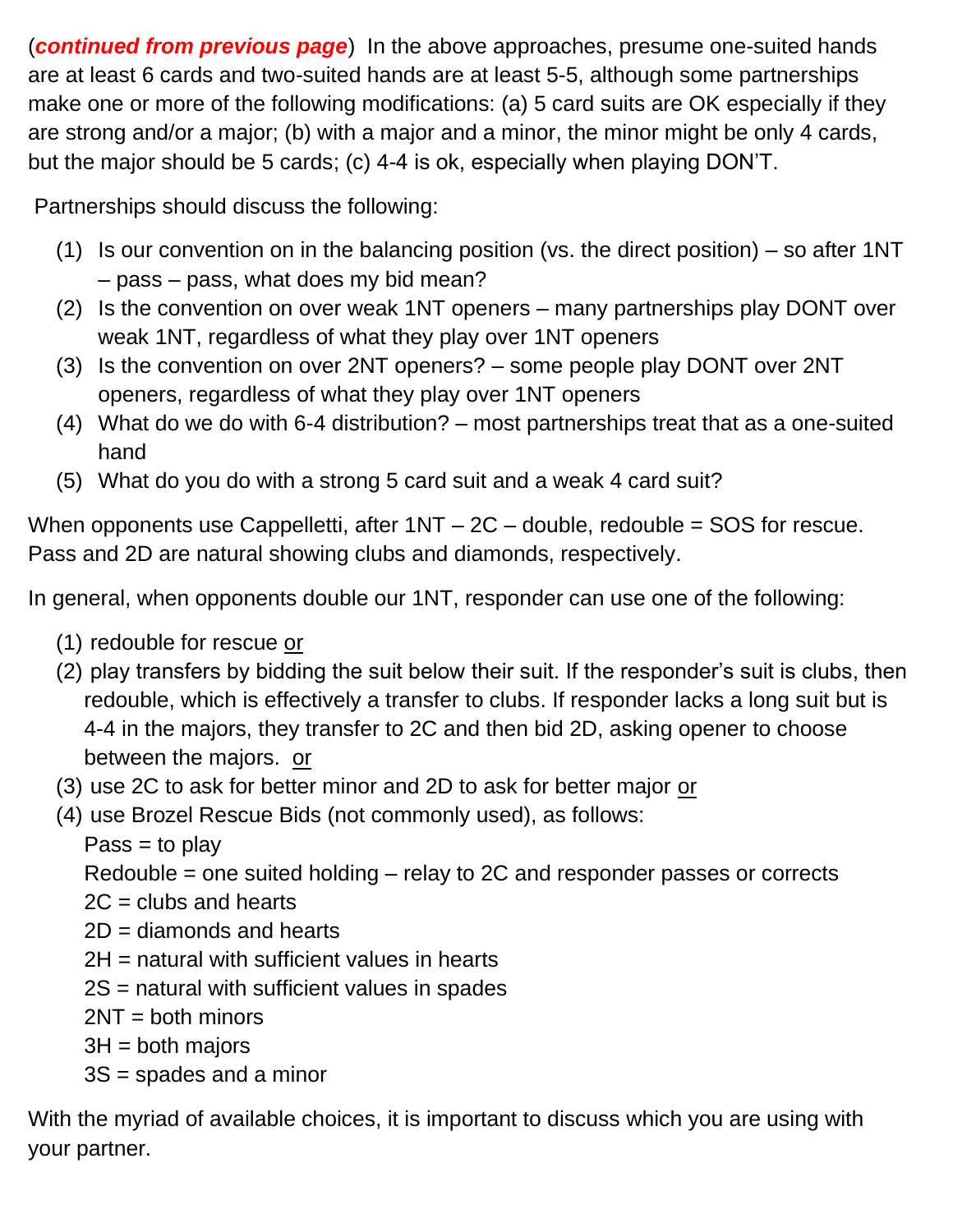#### **WORDPLAY**

Cosmetic surgery to reduce the size of the derriere = rebut or rebuttal

Abate ire = temper temper

Override Donald = trump Trump

Rhett's servant = Butler's butler

Good behavior at the estate = manor manners

Underage digger = minor miner

Former resident loyalist = expatriate patriot

Lustful dumpling  $=$  wanton wonton

Diss Hieronymus = bash Bosch

Join cooking contest = enter entrée

Clandestine plan = hidden agenda

Religious leader pours wine = cantor decanter

Pay a bill  $=$  render tender

Purloin a pillar = steal a stele

Must be upright  $=$  can't cant

Singer's gait = cantor canter

Criticize a geographic region = diss orient

Refuse port entry to a freighter = embargo cargo

Cheap gas = bargain argon

Time together = our hour

Came in first  $=$  won one

Carry a see-saw  $=$  tote a teeter-totter

Paint with one's toes = feet feat

Canine ague = dog daze

Weird marketplace = bizarre bazaar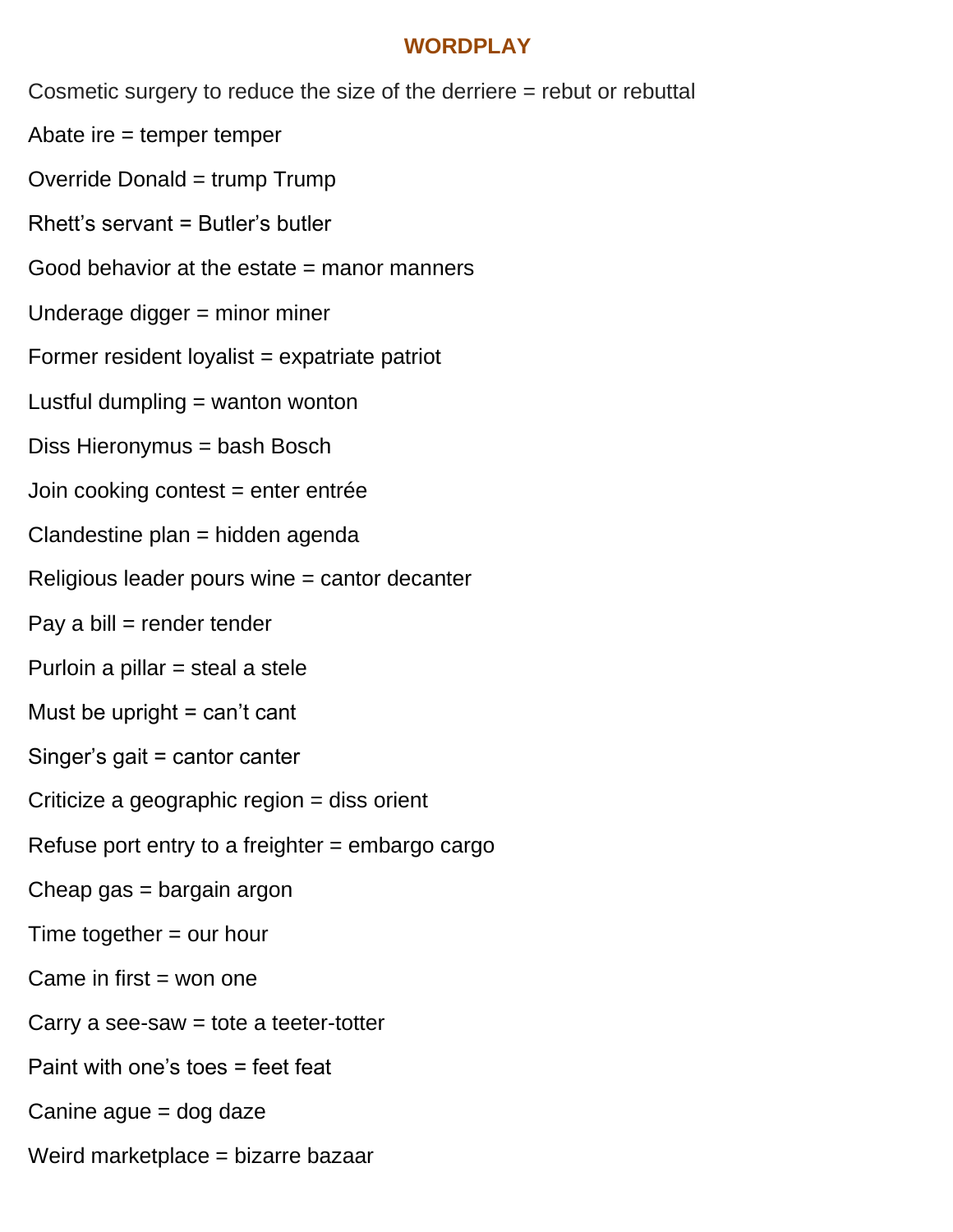Inside front on your weak side = inferior interior anterior Physical training for royal children = heir conditioning Hurried to disappear  $=$  hied to hide Predominantly eerie = mostly ghostly Friendly rocks = nice gneiss Very little windblown sediment = less loess Shakespeare's deck = bard's cards Clever young louse  $=$  nit wit Metal dealer = magnet magnate Tax an embankment  $=$  levy a levee Left-handed preacher = sinister minister Ait overrun by lagomorphs = coney island Bawdy act in a stage play = obscene scene Uneven road = coarse course Male atop a two by twelve  $=$  man over board Equine with a sore throat  $=$  hoarse horse Not allowed to  $cut =$  never sever Precluded from expressing anger = can't rant Assist puppy birth  $=$  help whelp Press for cleansing = urge purge Group of geeks = nerd herd Sick nematode = infirm worm Reluctant to hate  $=$  loath to loathe Denigrate a particular rock band = boo Who  $Lazy$  demigod = idle idol Chanting decorations = rapping paper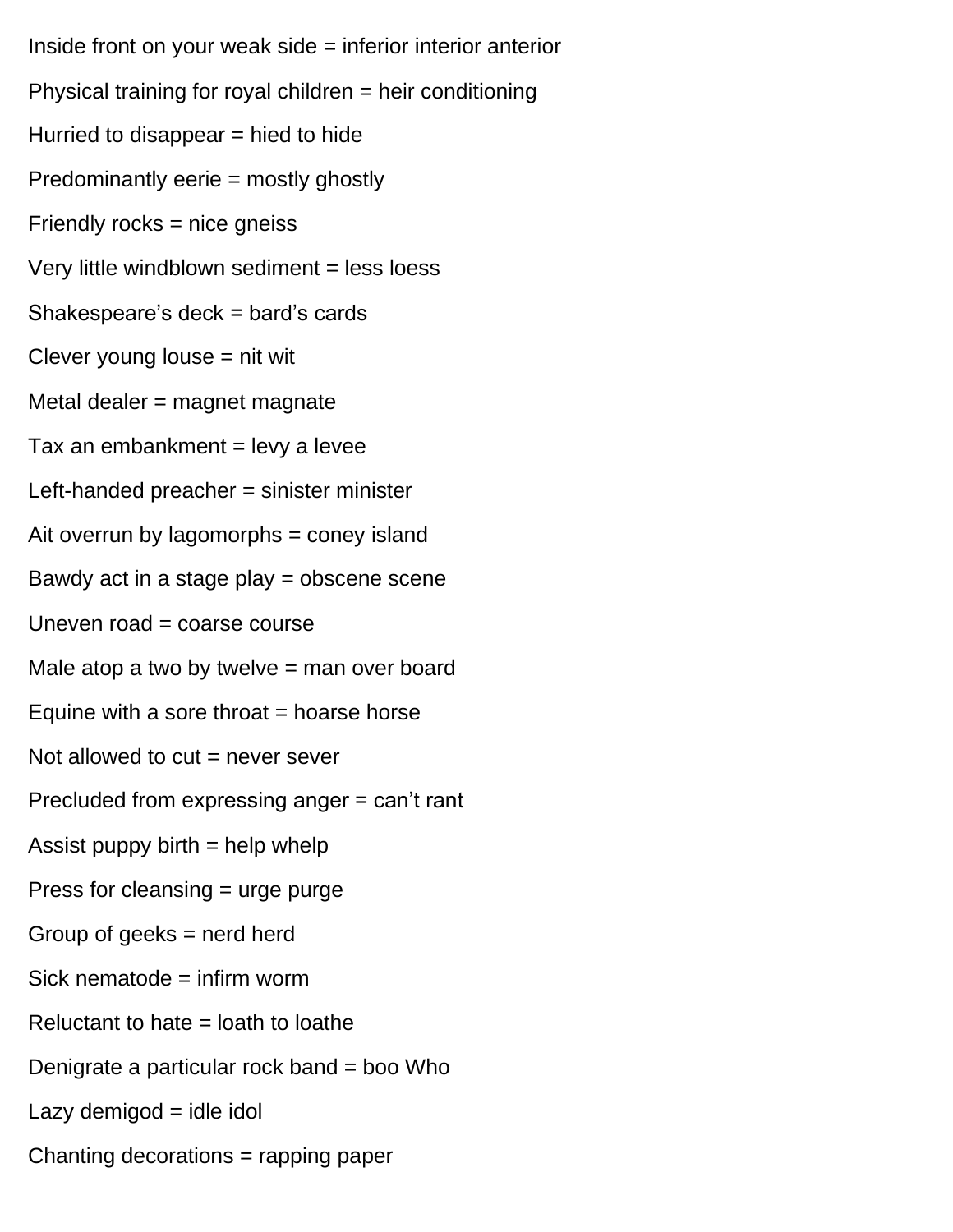Shape wood used in structural framing = lathe lath Remove jumps from bridge bidding system = exempt preempt When to add a certain herb to a recipe  $=$  thyme time Fronted a lease payment  $=$  lent rent Fail to say "I do" = falter at the altar Agreed on a selling price for firewood = accord for a cord Loves eels = that's a moray Change the prayer area = alter the altar Kuala Lampur riot = Malay melee Previous head of religious order = prior prior Scandinavian equine = Norse horse Protest mother's sister playing poker = anti auntie ante Runnin' Slav = rushin' Russian Runnin' German = rushin' Prussian Angry father  $=$  mad dad Sneaky insect  $=$  sly fly Humorous rabbit  $=$  funny bunny Happy boy  $=$  glad lad Unhappy boy  $=$  sad lad  $Close$  fright  $=$  near fear Depressed circus entertainer = down clown Non-living center of a pencil = dead lead Cool film = groovy movie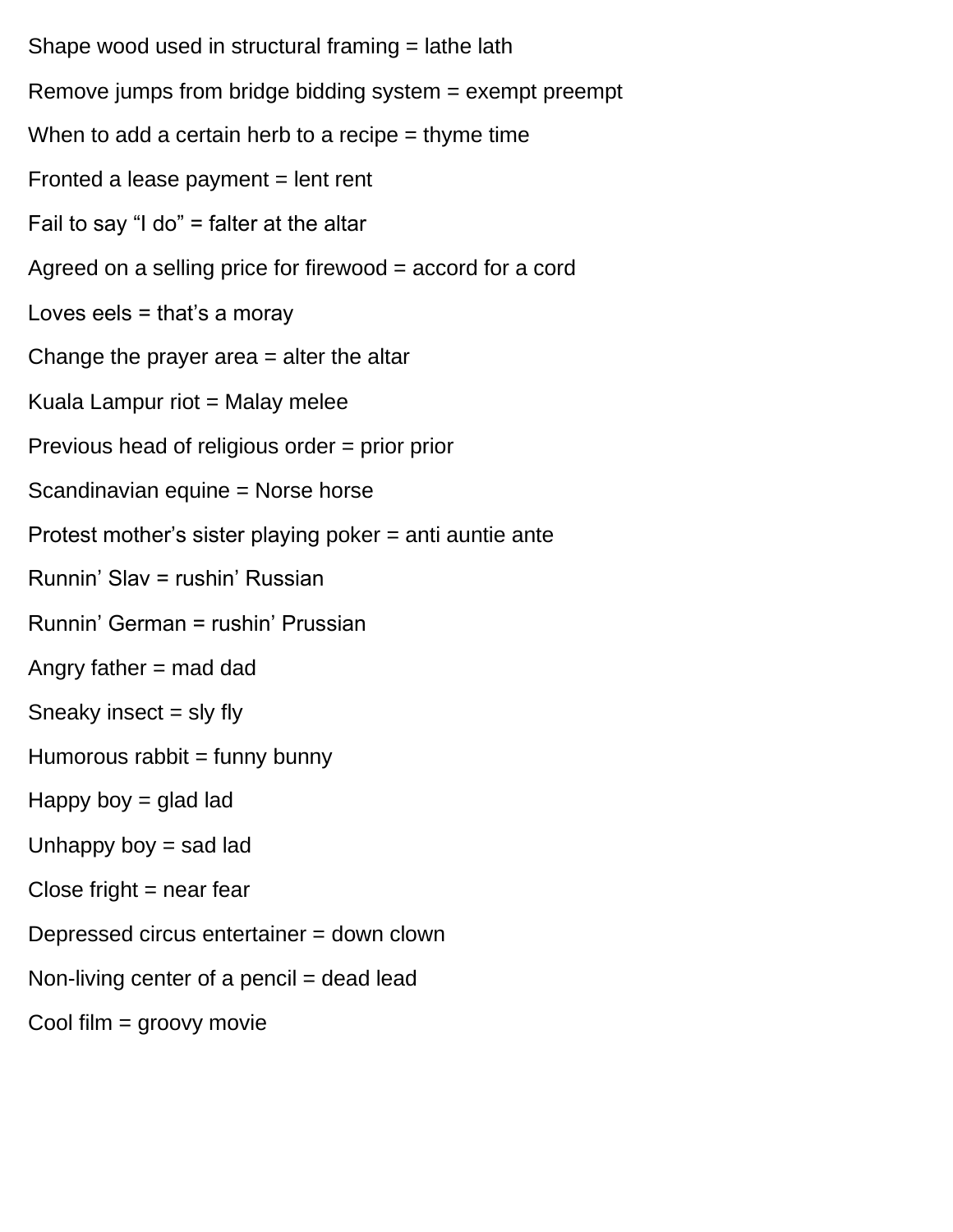#### **FAST ARRIVAL**

The faster a contract is reached, the weaker the hand that places the contract – conversely, the slower the approach, the stronger the hand. Sooo, a direct raise of 1 of a major to 4 of that major is generally a shutout bid with a weak hand. Likewise, in the following bidding sequence (opponents passing throughout):  $2C - 2D-2H$  or 2S, a raise to 3 of the major is a stronger bid than a raise to 4. Also, after  $2C - 2D - 3C$  or 3D, a raise to 5 is a weaker bid than a raise to 4. The same applies over opener's reverse. A raise of one level is stronger than a jump to game, since the reverse is already suggesting we should be in game.

Jumps to game leave less room for slam investigation, implying an absence of slam values and discouraging additional bidding (of course that is not binding on the opener).The idea is that with a stronger hand, you want to leave bidding space. With a weaker hand, you bid what you think you can make or what seems like a good sacrifice.

## **ATTORNEY CLIENT PRIVILEGE**

Sam is talking to his lawyer in jail. They are very upset because the judge has refused to grant bail. At the end of the conversation Sam is allowed to leave the jail. Why?

## **WHICH HOUSE?**

There are three houses built exactly the same. One is filled with cotton, the other with wood, and the third with iron. One day an arsonist sets them all on fire. The sound of sirens was growing louder at the scene. People were screaming. Which house did the ambulance try to put the fire out at first?

## **ONE MORE JEWISH JOKE**

Mr. Goldberg died so Mrs. Goldberg called the local newspaper to put in an obituary. Here's how the conversation went:

Newspaper: Hello, this is the obituary department.

Mrs. G.: My husband died and I want to put in an obituary. What does it cost?

Newspaper: We charge by the word.

Mrs. G.: Well then, just put in Goldberg died.

Newspaper: I'm sorry Mrs. Goldberg but we have a five word minimum.

Mrs. G.: In that case put in Goldberg died. Cadillac for sale.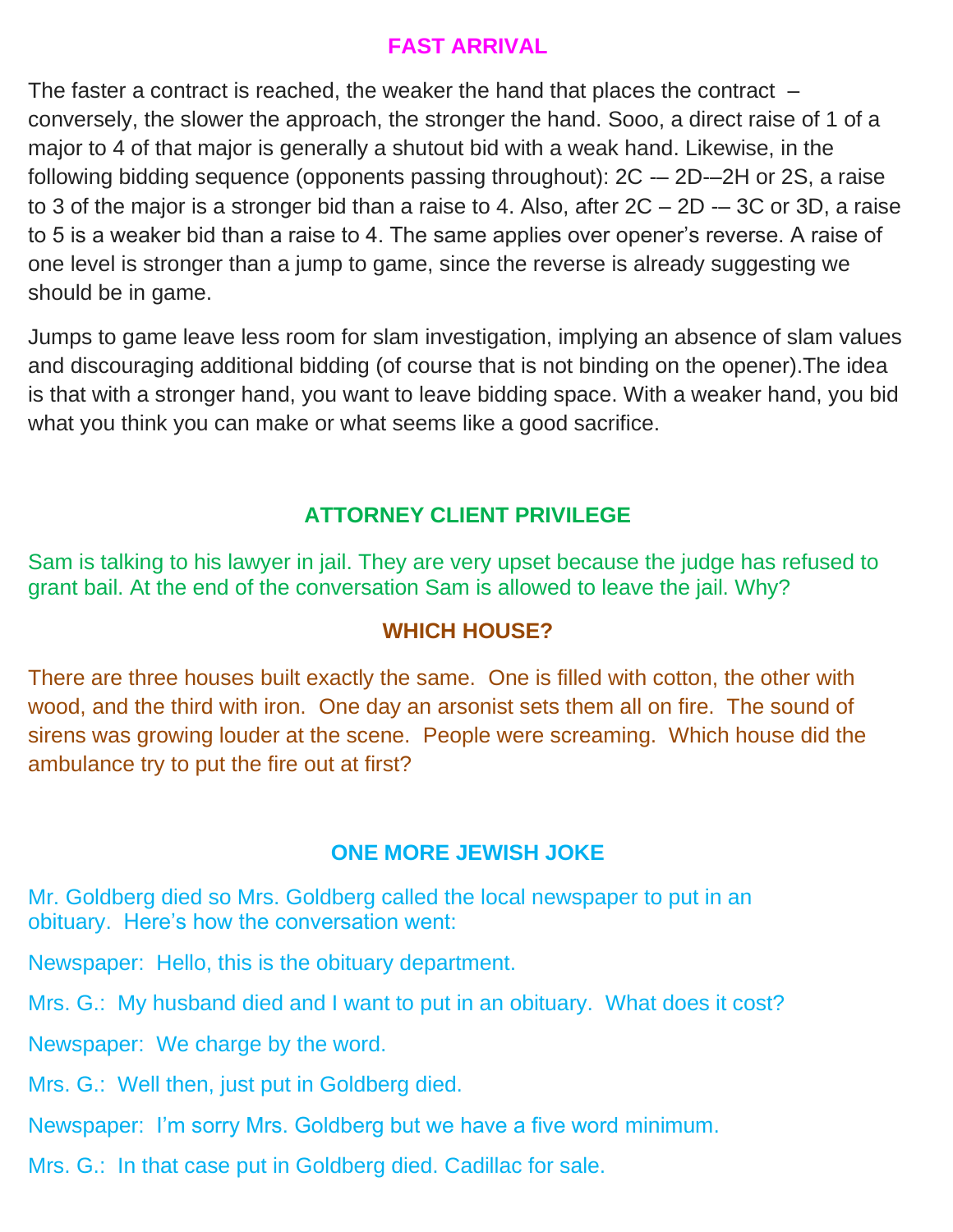#### **QUOTES (COURTESY OF LINDA KNOX)**

Men are like linoleum floors. Lay 'em right and you can walk all over them for thirty years. – Betsy Salkind

The only reason they say " Women and children first" is to test the strength of the lifeboats. – Jean Kerr

When a man opens a car door for his wife, it's either a new car or a new wife. – Prince Phillip

A computer once beat me at chess, but it was no match for me at kickboxing. – Emo Philips

Wood burns faster when you have to cut and chop it yourself. – Harrison Ford

The best cure for sea sickness, is to sit under a tree. – Spike Milligan

Kill one man and you're a murderer, kill a million and you're a conqueror. – Jean Rostand

Having more money doesn't make you happier. I have 50 million dollars, but I was just as happy when I had 48 million. – Arnold Schwarzenegger

We are here on earth to do good unto others. What the others are here for, I have no idea. – WH Auden

In hotel rooms, I worry. I can't be the only guy who sits on the furniture naked. – Jonathan Katz

If life were fair, Elvis would still be alive today and all the impersonators would be dead. – Johnny Carson

I don't believe in astrology. I am a Sagittarius and we're very skeptical. – Warren Tantum (school photo album)

Hollywood must be the only place on earth where you can be fired by a man wearing a Hawaiian shirt and a baseball cap. – Steve Martin

Home cooking. Where many a man thinks his wife is. – Jimmy Durante

America is so advanced that even the chairs are electric. – Doug Hanwell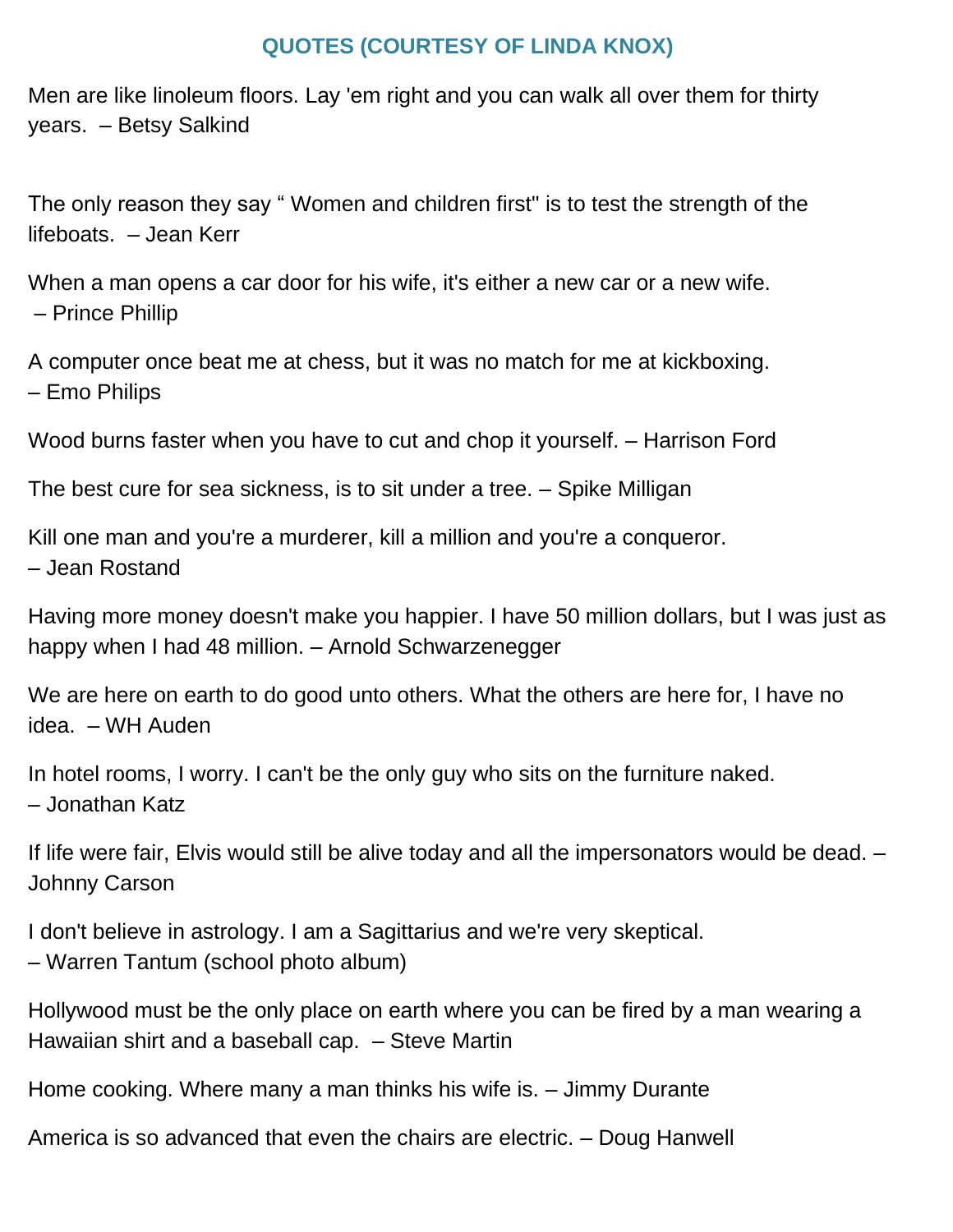The first piece of luggage on the carousel never belongs to anyone. – George Roberts

If God had intended us to fly, he would have made it easier to get to the airport. – Jonathan Winters

I have kleptomania and when it gets bad, I take something for it. – Robert Benchley

As I hurtled through space, one thought kept crossing my mind: every part of this rocket was supplied by the lowest bidder.  $-$  John Glenn

America is the only country where a significant proportion of the population believes that professional wrestling is real but the moon landing was faked. – David Letterman

I'm not a paranoid, deranged millionaire. Dammit, I'm a billionaire. – Howard Hughes

After the game, the king and the pawn go into the same box. – Old Italian proverb

## **CASSANDRA, THE WONDER DOG**

Cassandra was the first dog Judy and I got together. As a Jack Russell Terrier, she had a number of idiosyncrasies. But she was incredibly smart, as exhibited by the following:

- (1) We lived in a development with a circular road approximately one mile around. I would often go for a walk and take her with me. Leashes were unnecessary, since traffic was minimal and she understood to stay out of the way of cards. Based on a number of factors, I always walked in a counter-clockwise direction. One time, I went for a walk without her. When she realized I was gone, she started in a clockwise direction, so she would meet me (rather than a counter-clockwise direction where she would have to overtake me). Then it hit me – she understood the concept of a circle.
- (2) When we cooked with certain pots and pans, Cassandra would immediately drink some water. This developed via a number of steps. Our smoke detector was near the kitchen, so when we cooked with these pots and pans, it would often set off the smoke detector. This, of course, would trigger a barking frenzy from Cassandra. (Jack Russells are notoriously spunky dogs, afraid of nothing. For example, while most dogs run in fear from a vacuum, our vacuum has teeth marks.) Once Cassandra started barking, it made her thirsty, so she would have to drink some water. She figured out the connection between those particular pots and pans and the need to drink water. Truly self-taught Pavlovian behavior.